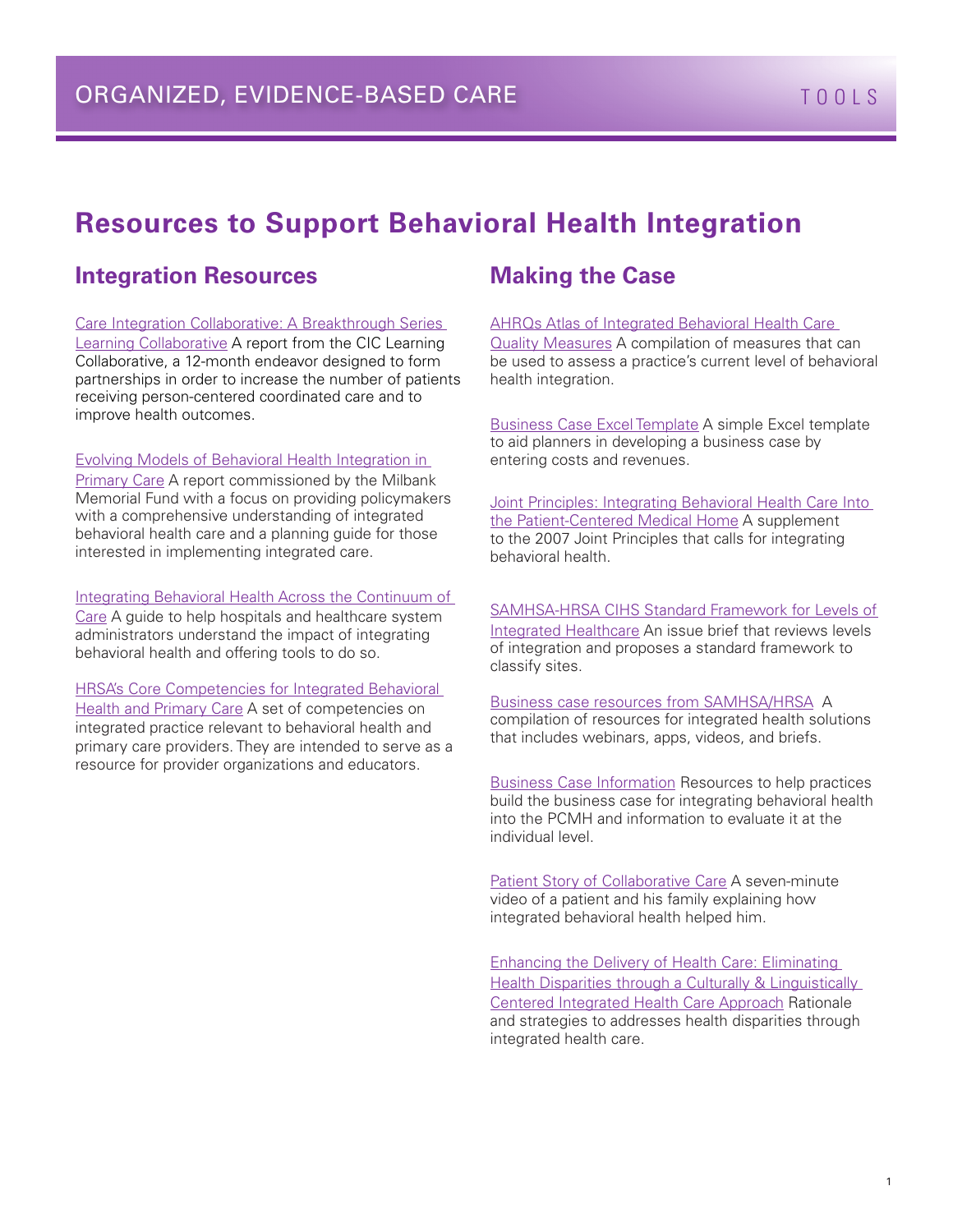## ORGANIZED, EVIDENCE-BASED CARE TOOLS

### **Integrated Behavioral Health Care: What it is and Why it Works**

AHRQ's [Lexicon for Behavioral and Primary Care](http://integrationacademy.ahrq.gov/sites/default/files/Lexicon.pdf)  [Integration](http://integrationacademy.ahrq.gov/sites/default/files/Lexicon.pdf) A set of concepts and definitions for behavioral health and primary care, focusing on what integrated care looks like in practice.

### **Building Integrated Care Teams**

["Warm Handoff" Demonstration from Sierra Family](http://www.youtube.com/watch?v=umif1TDdKrM)  [Medicine Clinic](http://www.youtube.com/watch?v=umif1TDdKrM) This video may be useful as a team communication training tool.

#### [Project Management, Ten Minutes at a Time](http://www.integration.samhsa.gov/operations-administration/ten-minutes-at-a-time-library) – Series

2: Project Management An HIT library sharing technical assistance and training that was provided to Primary and Behavioral Health Care Integration grantees through an HIT Supplement grant. They are useful for behavioral health providers interested in integration.

[AIMS Center](http://aims.uw.edu/) Many team building resources including: teambuilding tool, visioning tool, implementation guide, and job descriptions for Care Manager and Psychiatric Consultant, as well as training materials for each member of the team.

### **Monitoring Progress**

[Cascades Community Engagement Behavioral Health](http://www.ibhp.org/uploads/file/Cascades_Community_Evaluation_Strategy_1-12-10%5B1%5D.doc)  [Integration Measurements and Evaluation Strategy](http://www.ibhp.org/uploads/file/Cascades_Community_Evaluation_Strategy_1-12-10%5B1%5D.doc)  This resource identifies and defines measurements for behavioral health improvement across a variety of domains including structured approaches, clinical processes, and patient outcomes.

### **Special Considerations**

#### **Pediatrics:**

[National Network of Child Psychiatry Access Programs](http://web.jhu.edu/pedmentalhealth/nncpap_members.html)  (NNCPAP)

[Massachusetts Child Psychiatry Access Project](http://www.mcpap.com/)  [\(MCPAP\)](http://www.mcpap.com/) Resources to connect primary care and child psychiatry in Massachusetts.

#### [Maryland Behavioral Health Integration in Pediatric](http://www.mdbhipp.org/)

[Primary Care \(B-HIPP\)](http://www.mdbhipp.org/) Supports the efforts of PCPs to assess and manage the mental health needs of their patients from infancy through the transition to young adulthood through four main components: phone consultation, continuing education, resource and referral networking, social work co-location.

#### [Washington State Partnership Access Line \(PAL\)](http://www.palforkids.org/) A

telephone-based child mental health consultation system, employing child psychiatrists and social workers to deliver consultation services to primary care providers throughout Washington State.

[NAMI: Integrating Mental Health and Pediatric Primary](http://www.integration.samhsa.gov/integrated-care-models/FG-Integrating,_12.22.pdf)  [Care. A FAMILY GUIDE](http://www.integration.samhsa.gov/integrated-care-models/FG-Integrating,_12.22.pdf) A roadmap designed for families to help them navigate integrated care including what it is and how it can help their child.

#### [SAMHSA-HRSA: Integrating Behavioral Health and](http://www.integration.samhsa.gov/integrated-care-models/13_June_CIHS_Integrated_Care_System_for_Children_final.pdf)  [Primary Care for Children and Youth: Concepts and](http://www.integration.samhsa.gov/integrated-care-models/13_June_CIHS_Integrated_Care_System_for_Children_final.pdf)

[Strategies](http://www.integration.samhsa.gov/integrated-care-models/13_June_CIHS_Integrated_Care_System_for_Children_final.pdf) A paper that outlines different models for delivery of integrated services, describes five core competencies for integrated care systems for children with behavioral health issues, and describes different financing mechanisms that can be used to support behavioral health integration for children.

[NICHM: Strategies to Support the Integration of Mental](http://www.nihcm.org/pdf/PediatricMH-FINAL.pdf)  [Health into Pediatric Primary Care](http://www.nihcm.org/pdf/PediatricMH-FINAL.pdf) This paper gives an overview of research and policy developments that support the integration of mental health into primary care. It also examines strategies that can be used to achieve coordinated and integrated mental health care in the pediatric primary care setting.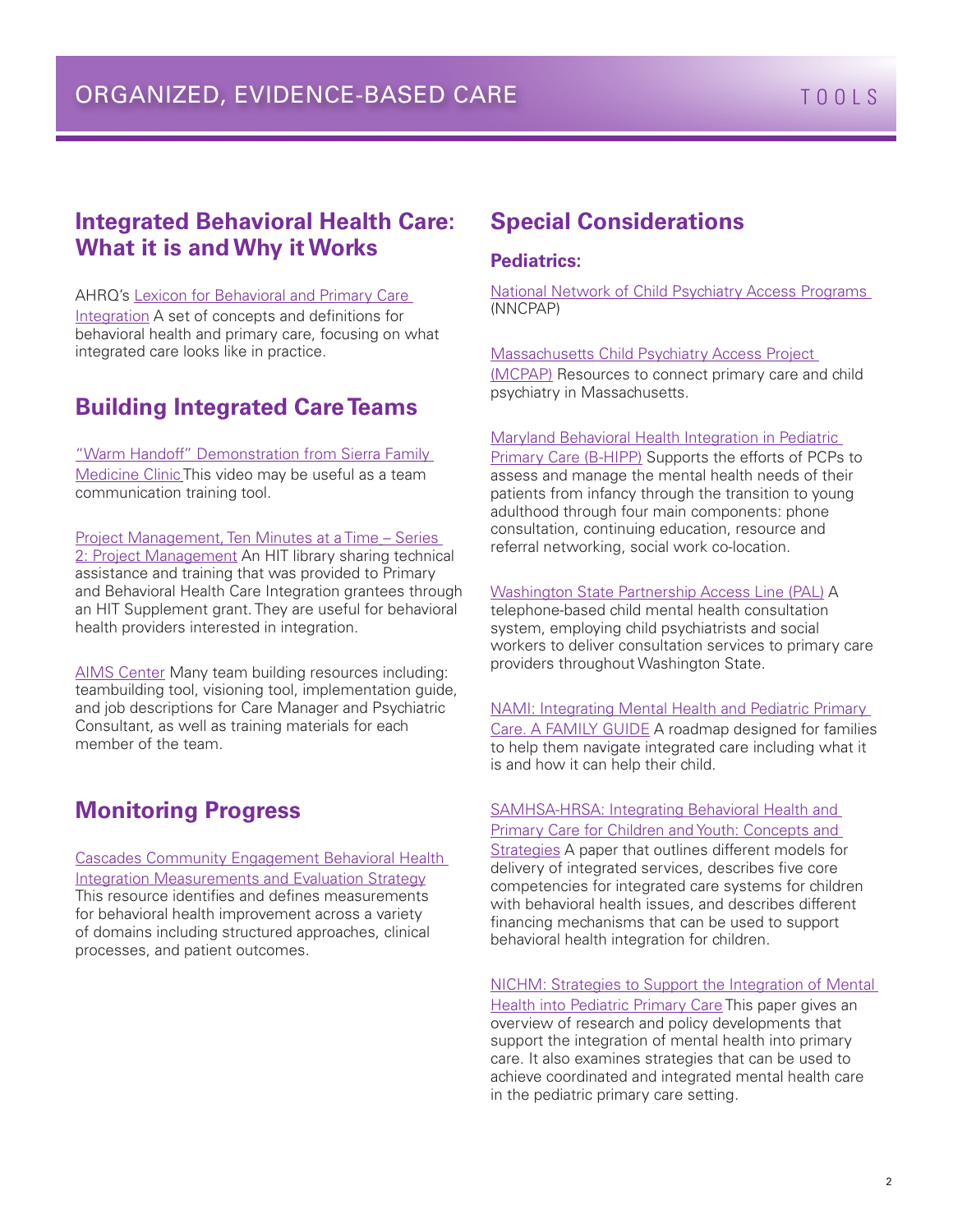#### **Substance Use Disorders**

[SAMHSA-HRSA Innovations in Addictions Treatment:](http://www.integration.samhsa.gov/clinical-practice/13_May_CIHS_Innovations.pdf)  [Addiction Treatment Providers Working with Integrated](http://www.integration.samhsa.gov/clinical-practice/13_May_CIHS_Innovations.pdf)  [Primary Care Services](http://www.integration.samhsa.gov/clinical-practice/13_May_CIHS_Innovations.pdf) A report from a 2012 meeting of substance abuse providers with integrated primary care services. It describes what motivated them to integrate care, challenges faced and lessons learned, and information that may help other organizations provide integrated care.

[CADCA \(Community Anti-Drug Coalitions of America\)](http://www.integration.samhsa.gov/clinical-practice/Coalitions_and_Community_Health_-_Final_-_042313.pdf)  [and CIHS Developed Coalitions and Community Health:](http://www.integration.samhsa.gov/clinical-practice/Coalitions_and_Community_Health_-_Final_-_042313.pdf)  [Integration of Behavioral Health and Primary Care](http://www.integration.samhsa.gov/clinical-practice/Coalitions_and_Community_Health_-_Final_-_042313.pdf) An overview of how coalitions can promote integrated care in their communities, focusing on five key roles for coalitions during the integration process.

Screening, Brief intervention, and Referral to Treatment [\(SBIRT\)](http://www.integration.samhsa.gov/clinical-practice/sbirt) SBIRT screens for all types of substance use conditions. The SBIRT process provides information and assistance in conjunction with an individual's lifestyle and basic needs. CIHS provides numerous resources on SBIRT and topics related to SBIRT.

[Medication Assisted Treatment \(MAT\)](http://www.integration.samhsa.gov/clinical-practice/mat/mat-overview) The use of medications, along with counseling and behavioral health therapy, creates a whole-person approach to the treatment of substance use disorders. CIHS provides various resources on MAT and topics related to MAT.

[Tobacco A](http://www.integration.samhsa.gov/health-wellness/wellness-strategies/tobacco-cessation-2#behavioral%20interventions)ccording to a new SAMHSA report, adults aged 18 or older who experienced any mental illness or who have had a substance use disorder in the past year are more likely to smoke and to smoke more heavily than others. CIHS provides various resources on tobacco cessation and topics related to tobacco use.

#### [IOM Core Principles and Values of Effective](https://www.pcpcc.org/resource/core-principles-values-effective-team-based-health-care)

[Team-Based Health Care](https://www.pcpcc.org/resource/core-principles-values-effective-team-based-health-care) A paper that focuses on principles and expectations for coordinated health care, in order to provide a common reference point to guide collaboration among healthcare providers, patients, and families to create team-based care.

### **Harnessing Success: Spreading and Sustaining**

The National Council for Community Behavioral Health [Sustainability Checklist](http://www.integration.samhsa.gov/financing/Sustainability_Checklist_revised_2.pdf) A useful tool for planning for sustainable change and monitoring sustainability factors, such as the payment and policy environment.

[SAMHSA-HRSA Financing Resources](http://www.integration.samhsa.gov/financing) Billing and financial worksheets available for each state, identifying existing billing opportunities in integrated settings.

[Financing and Sustaining Older Adult Behavioral Health](http://www.aoa.acl.gov/AoA_Programs/HPW/Behavioral/docs2/Issue%20Brief%209%20Financing%20Sustaining.pdf)  [and Supportive Services](http://www.aoa.acl.gov/AoA_Programs/HPW/Behavioral/docs2/Issue%20Brief%209%20Financing%20Sustaining.pdf) An issue brief to support planning and coordination of behavioral health services and primary care for older adults, focusing on financing and sustainability strategies.

[IHI Spread Planner](http://www.ihi.org/resources/Pages/Tools/SpreadPlanner.aspx) This tool is based on the Framework for Spread, using questions to prompt the user to consider the actions needed to effectively guide the spread process.

### **HIT**

[SAMHSA-HRSA Health Information Technology \(HIT\)](http://www.integration.samhsa.gov/operations-administration/hit) An overview of Health Information Technology, including information specific to behavioral health providers, resources, and tools.